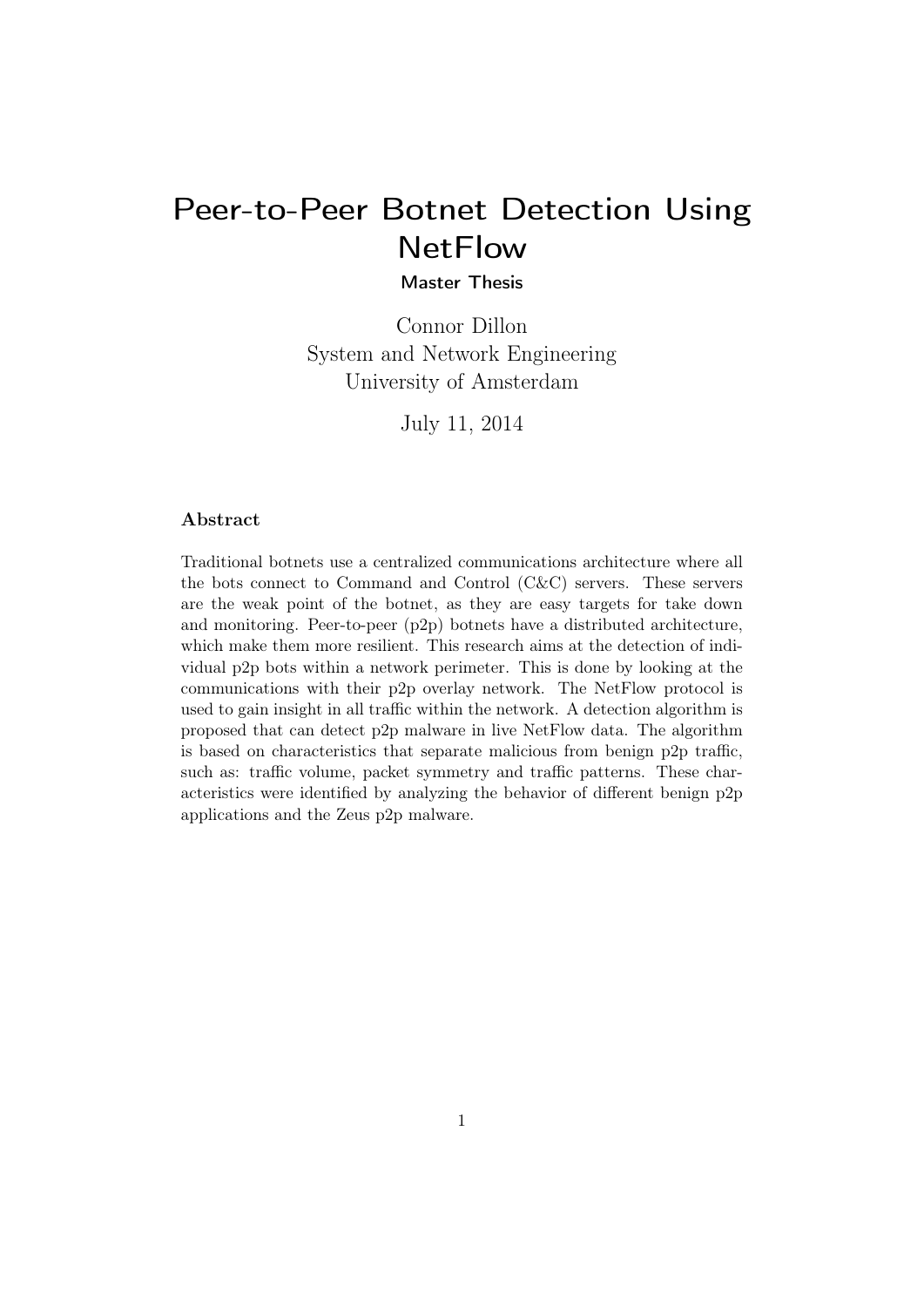## **Contents**

| $\mathbf{1}$   |                                   | Introduction                                                                                    | 3              |  |  |  |
|----------------|-----------------------------------|-------------------------------------------------------------------------------------------------|----------------|--|--|--|
|                | 1.1                               |                                                                                                 | 3              |  |  |  |
|                | 1.2                               |                                                                                                 | 3              |  |  |  |
| $\overline{2}$ | <b>Background</b>                 |                                                                                                 |                |  |  |  |
|                | 2.1                               |                                                                                                 | $\overline{4}$ |  |  |  |
|                | 2.2                               | Zeus p2p malware $\ldots \ldots \ldots \ldots \ldots \ldots \ldots \ldots \ldots \ldots \ldots$ | $\overline{5}$ |  |  |  |
| 3              | 6<br>Data set                     |                                                                                                 |                |  |  |  |
|                | 3.1                               |                                                                                                 | 6              |  |  |  |
|                | 3.2                               |                                                                                                 | 6              |  |  |  |
| 4              | <b>Findings</b><br>$\overline{7}$ |                                                                                                 |                |  |  |  |
|                | 41                                |                                                                                                 | $\overline{7}$ |  |  |  |
|                | 4.2                               |                                                                                                 | 7              |  |  |  |
|                | 4.3                               |                                                                                                 | 8              |  |  |  |
|                | 4.4                               |                                                                                                 | 9              |  |  |  |
|                | 4.5                               | Compared to previous research $\ldots \ldots \ldots \ldots \ldots \ldots \ldots \ldots$         | 10             |  |  |  |
| 5              | Proof of concept<br>11            |                                                                                                 |                |  |  |  |
|                | 5.1                               |                                                                                                 | 11             |  |  |  |
|                | 5.2                               |                                                                                                 | 11             |  |  |  |
|                | 5.3                               |                                                                                                 | 13             |  |  |  |
| 6              |                                   | Conclusion                                                                                      | 13             |  |  |  |
| 7              | <b>Future work</b>                |                                                                                                 |                |  |  |  |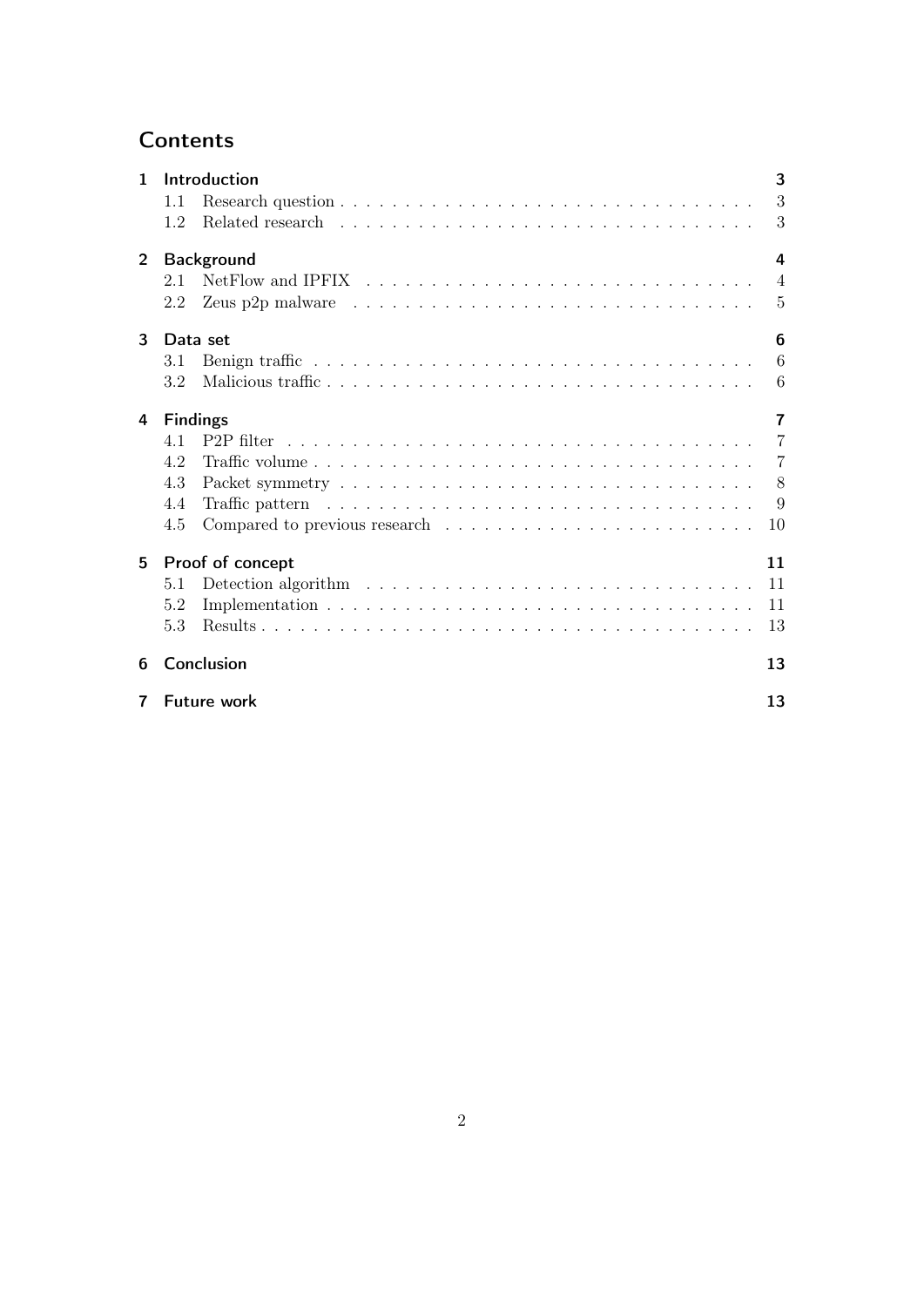#### 1 Introduction

Traditionally botnet administrators manage their bots through central Command and Control (C&C) servers. A central architecture has a number of disadvantages. The C&C servers can easily be identified and there are organizations that actively keep track of  $C\&C$  servers on the Internet [1].  $C\&C$  servers of large botnets are often taken down by the police in order to dismantle the botnet. In response to this, some botnets now use a peer-to-peer (p2p) architecture for their communications. They use an overlay network to distribute commands and updates so there is no need for a central server, this makes them more robust[14]. Detecting p2p malware can be difficult as their behavior is similar to benign p2p software[15]. Detection becomes even harder when the communication is encrypted. In that case only meta-data such as IP address, port numbers and packets sizes can be used in detection algorithms[9].

This research focuses on the detection of advanced malware that use p2p communications. A detection algorithm is proposed that runs against traffic meta-data collected through the NetFlow protocol. Designing an effective detection algorithm with a low false positive rate is the main goal of this research. To achieve this goal, different benign p2p applications as well as p2p malware were analyzed to find differences in behavior that are observable through traffic flows. These key differences are the base for the detection algorithm.

#### 1.1 Research question

Can p2p bots be detected effectively by analyzing traffic flow data?

#### 1.2 Related research

There are a number of proposed systems that use NetFlow data to find p2p bots, such as BotGrep[11], BotTrack[8] and BotSuer[9]. BotGrep implements a detection algorithm that is based on the communication graph of botnet overlay networks. BotTrack creates a dependency graph between hosts in a network, it then runs the PageRank algorithm on this graph to find hosts communicate with each other, this identifies p2p networks. It then use information from a honeypot to find malicious p2p networks. BotSuer aims at detecting p2p bots based on their behavior, using NetFlow data from within a company network. They use machine learning techniques to differentiate between benign and malicious p2p traffic.

Yen and Reiter have researched the key differences in behavior between benign and malicious p2p software. Their dataset of malicious traffic consists of 24 hours of traffic from 13 Storm bots and 82 Nugache bots. They analyzed differences in traffic volume (avg. bytes/flow), peer churn (peers joining/leaving the network) and Human-driven vs. Machine-driven behavior.

This research is similar to that of Yen and Reiter, as determining the differences between benign and malicious p2p traffic is crucial for a good true/false positive rate. However, during this research a broader scope of p2p applications is analyzed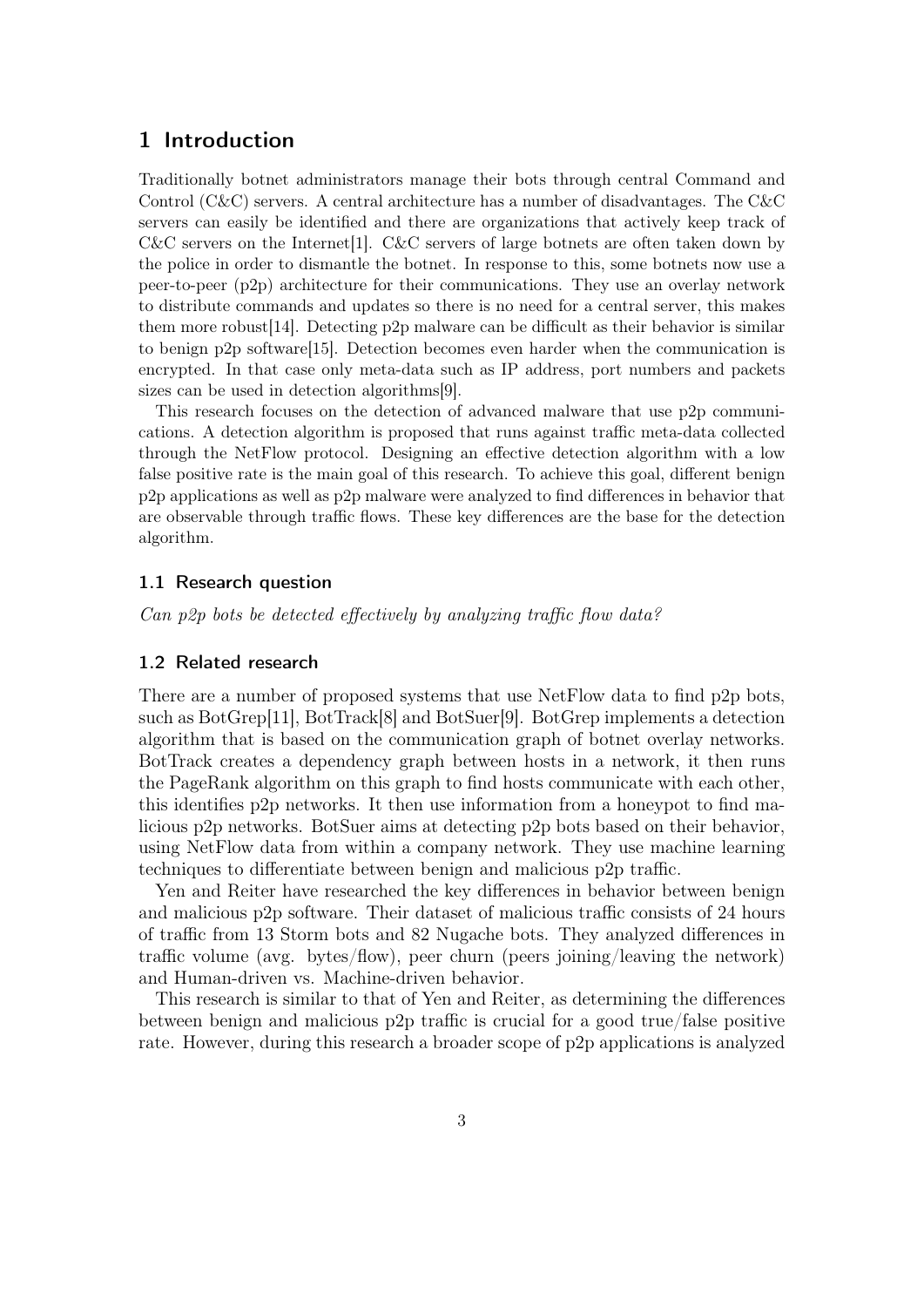as well as a different malware type. Also, this research focuses on working with live NetFlow data, instead of historical data. The results of this research are compared to those of previous research in section 4.5

## 2 Background

#### 2.1 NetFlow and IPFIX

NetFlow is a protocol that allows routers and switches to provide a summary of the traffic that passes through the device. Originally it was a Cisco proprietary protocol, but many vendors implemented the protocol. Some under a slightly different name such as Jflow for Juniper and Rflow for Ericsson. Since NetFlow v9, the protocol is specified in an RFC, however, this is not an official IETF standard[3]. The IETF has standardized the successor of NetFlow as the IP Flow Information Export (IPFIX) protocol[5]. IPFIX was used for this research.

A flow is a summary of traffic sent between two endpoints. Information such as the source and destination ip/port and the number of packets and bytes are included in the flow. NetFlow v9 and IPFIX allow for the definition of a template in which different attributes can be selected to be included in the flow. Table 1 shows the template that was used for this research.

| <b>IPFIX</b> field       | Description      |
|--------------------------|------------------|
| sourceIPv4Address        | source IP        |
| destinationIPv4Address   | destination IP   |
| sourceTransportPort      | source port      |
| destinationTransportPort | destination port |
| octetDeltaCount          | up bytes         |
| postOctetDeltaCount      | down bytes       |
| packetDeltaCount         | up packets       |
| postPacketDeltaCount     | down packets     |

#### Table 1: IPFIX template

The router or switch keeps track of all flows in memory and updates them as packets pass through the device. A flow is exported after a timeout or when a TCP session is closed. It is then sent to an external device called a NetFlow collector for further processing. Configurable timeouts for flows are listed below, default values were used for this research.

- Inactive Timeout: after x seconds without new traffic (default 15 secs)
- Active Timeout: after x seconds, regardless of activity (default 60 secs)

The main benefit of IPFIX for this research is the built in support for bidirectional flows[4]. NetFlow exports unidirectional flows, this means that request and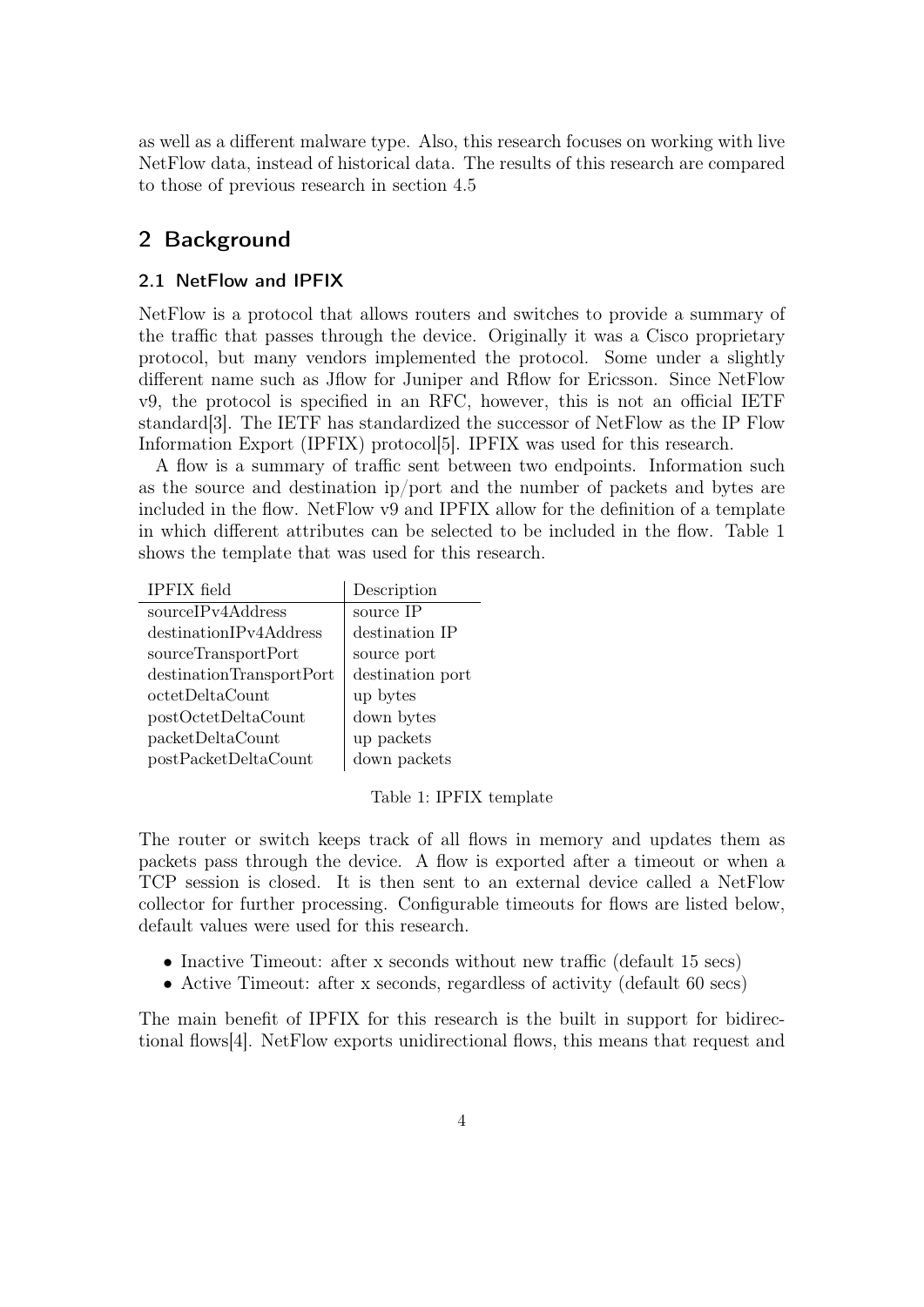response will be separated. Many NetFlow tools automatically stitch the flows together based on source and destination  $ip + port$ . When using IPFIX, this is not needed.

NetFlow and IPFIX can utilize a lot of CPU power on network equipment that have not implemented the protocol in hardware. That is why it's possible to enable a sampling rate in which only 1 in every x packets is logged. For this research it is assumed that sampling is not enabled, which is acceptable for high end equipment that have implemented the protocol in hardware.

#### 2.2 Zeus p2p malware

For this research the Zeus p2p malware (a.k.a. GameOver Zeus) was used for analysis. At the time, it was possible to obtain active samples of this malware via public sandboxes. The protocol that the Zeus p2p malware uses was analyzed by Andriesse and Bos[2]. The architecture of the botnet is shown in Figure 1.

The C&C layer of the botnet was taken down and its administrator was arrested on June 2nd 2014[12]. However, the p2p layer remains active and there is an ongoing effort to clean infected computers. Because of this, the malware is still relevant for this research.



Figure 1: Zeus p2p Architecture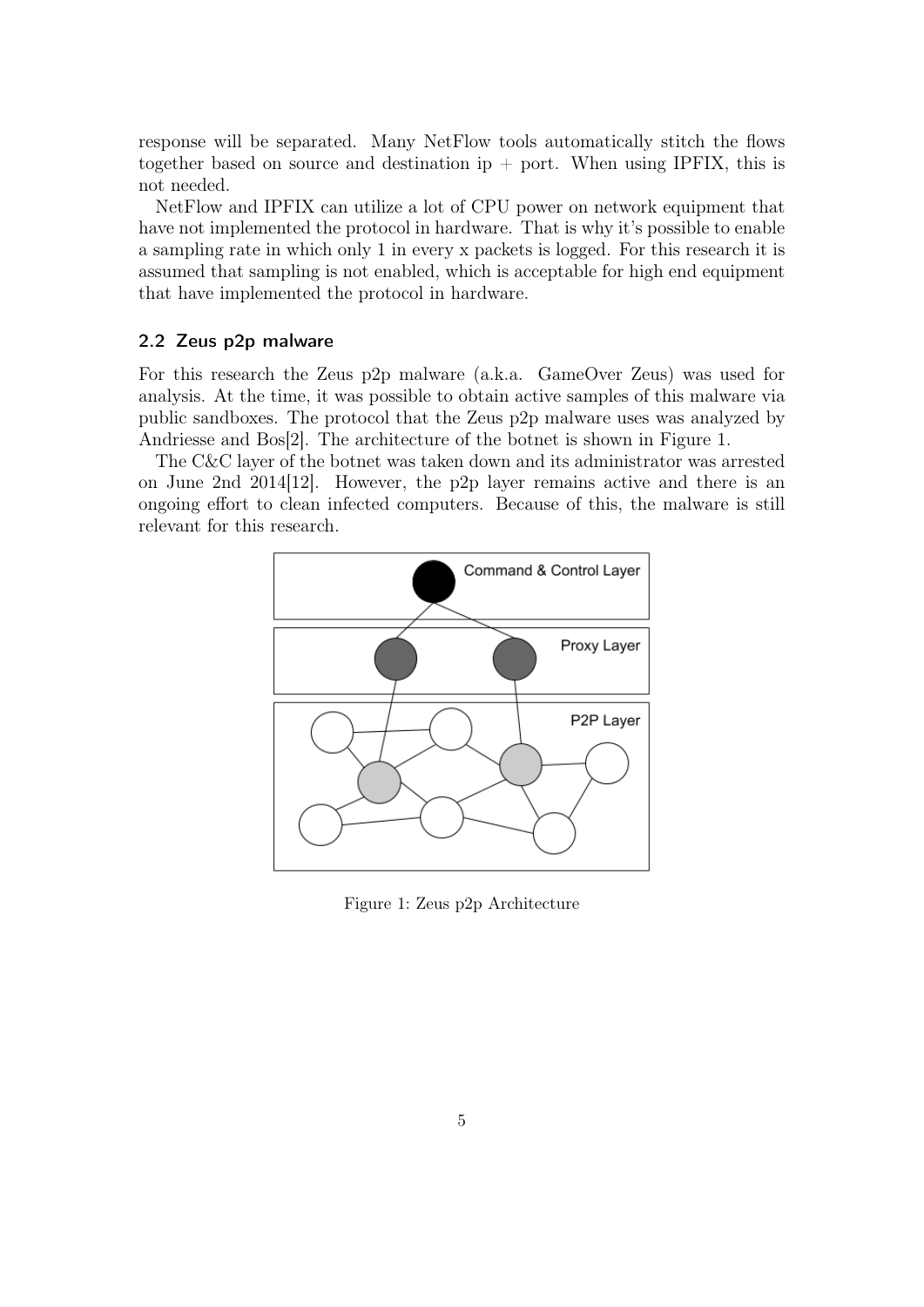## 3 Data set

#### 3.1 Benign traffic

Benign traffic was generated in a lab, specifically for this research. The data set includes web traffic generated by crawlers that simulate human-like browsing behavior. Web traffic also includes DNS traffic and data streams from YouTube and Internet radio. The data set also includes a lot of p2p traffic generated by different file sharing applications on different p2p networks. Table 2 gives an overview of the p2p applications. Because the data was generated in a lab, it was possible to categorize the traffic according to application.

| Application | Protocol                    | Number of flows |
|-------------|-----------------------------|-----------------|
| Ares Galaxy | Ares                        | 510             |
| Bearshare   | Gnutella                    | 49026           |
| eMule       | eDonkey, Kademlia           | 3817            |
| FrostWire   | <b>Bittorrent</b>           | 78739           |
| Imesh       | IM2Net                      | 26123           |
| Shareaza    | Mutiple protocols           | 30567           |
| uTorrent    | uTorrent transport protocol | 238545          |

Table 2: Benign p2p data set

#### 3.2 Malicious traffic

Three different binaries of the Zeus p2p malware were obtained via the public sandbox malwr.com. Each of these were installed on a Windows 7 machine in a controlled environment. All traffic generated by the infected machines was stored in PCAP format. The lab environment is behind a router that uses Network Address Translation (NAT). The Zeus p2p protocol doesn't add peers that are behind NAT[2]. So the monitored machines did not receive incoming requests from other peers. However, peers do respond to requests originating from peers behind a NAT. Table 3 gives an overview of the the malicious data set.

| MD5 of Zeus binary                        | Capture time (mins) Number of flows |      |
|-------------------------------------------|-------------------------------------|------|
| fe529753c8ba280246afa574150046a8          | 120                                 | 153  |
| b2ccfc9c9b1302ee46e277b92662414b          | $+720$                              | 1900 |
| $db323438017b$ f1cc92a58a64474d923d   100 |                                     | 72   |

Table 3: Malicious p2p data set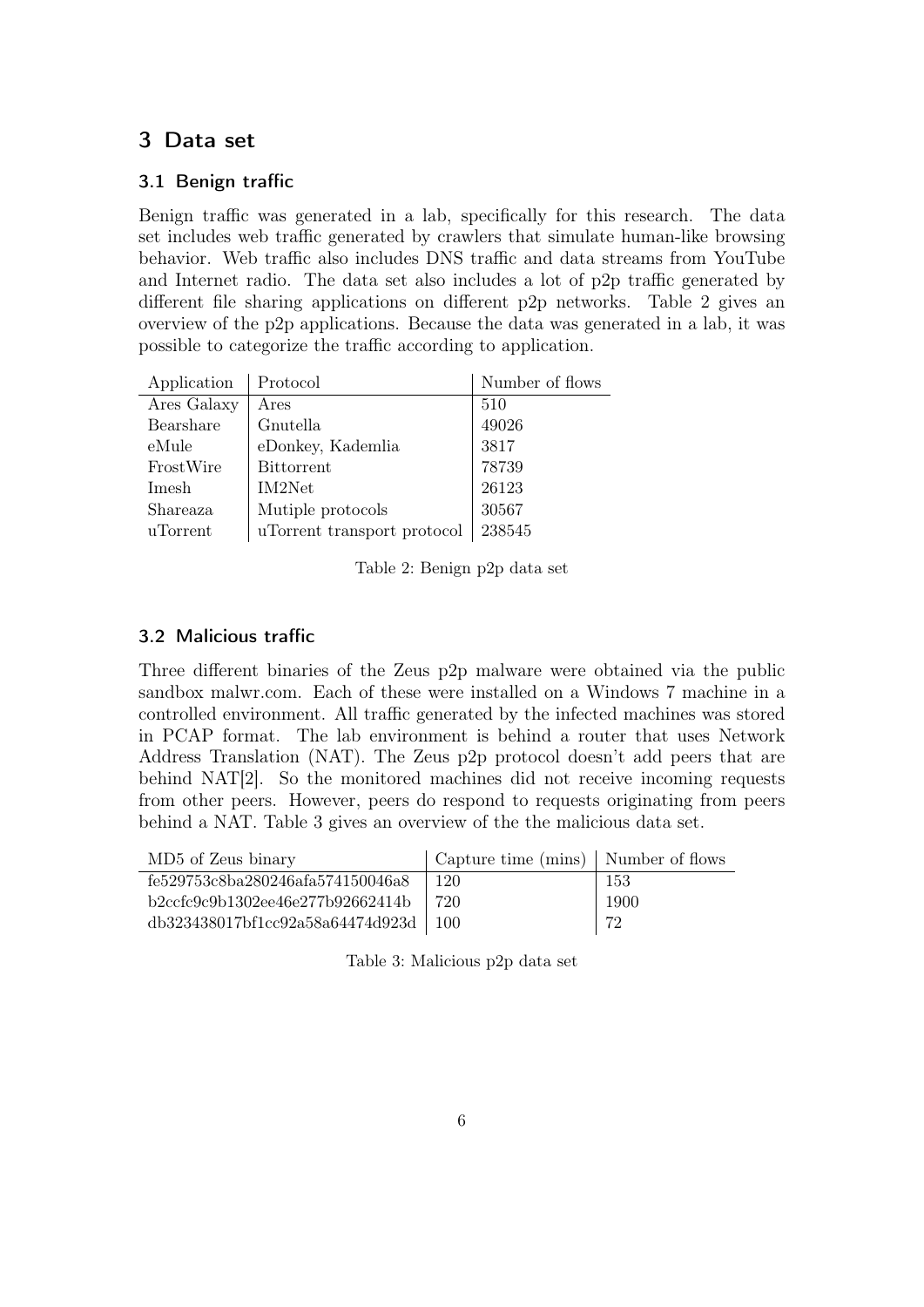## 4 Findings

This section shows the results of the analysis of the data set. All traffic was grouped by source IP + port and cut in to two hour chunks. The source IP + port combination was chosen because, UDP p2p applications initiate connections from a single source port, unlike TCP, which chooses a random source port. Thus this grouping covers all traffic from a p2p application. A chunk size of two hours was chosen, because the Zeus malware generates relatively little traffic. It must thus be monitored for a longer time before patterns and characteristics become visible. More than two hours would unnecessarily increase the amount of data that needs to be processed when working with flow data in real time.

#### 4.1 P2P filter

To reduce the scope of traffic and the chance of false positives, the p2p traffic was first filtered out from other traffic. P2p applications can be identified by a high number of failed connections. The failed connections are the result of peers that are unreachable, either because they are no longer online or are behind a firewall/NAT. Sources with failed connections to different destinations are filtered out as p2p.

#### 4.2 Traffic volume

In general, the main difference between Zeus and benign p2p applications is that Zeus generates very little traffic. Benign p2p applications are generally used for file sharing and thus exchange a huge amount of data, especially with multi-media files. In contrast Zeus only needs to maintain a list of active peers and occasionally download software updates or malicious payload and upload harvested information. This makes looking at traffic volume interesting for detection. However, when only looking at the total amount of traffic over a certain amount of time, it's likely that false positives would be triggered when a benign p2p application downloads a small file. Therefore it's better to look at statistics such as the average bytes per flow and the average bytes per packet. These details could be characteristics of the protocol and could thus be used for detection. Figure 2 shows the average bytes per flow for each application in the data set. The graph shows that the results for Zeus are within the same range as the FrostWire application. It is clear that relying on traffic volume alone for detection would result in false positives.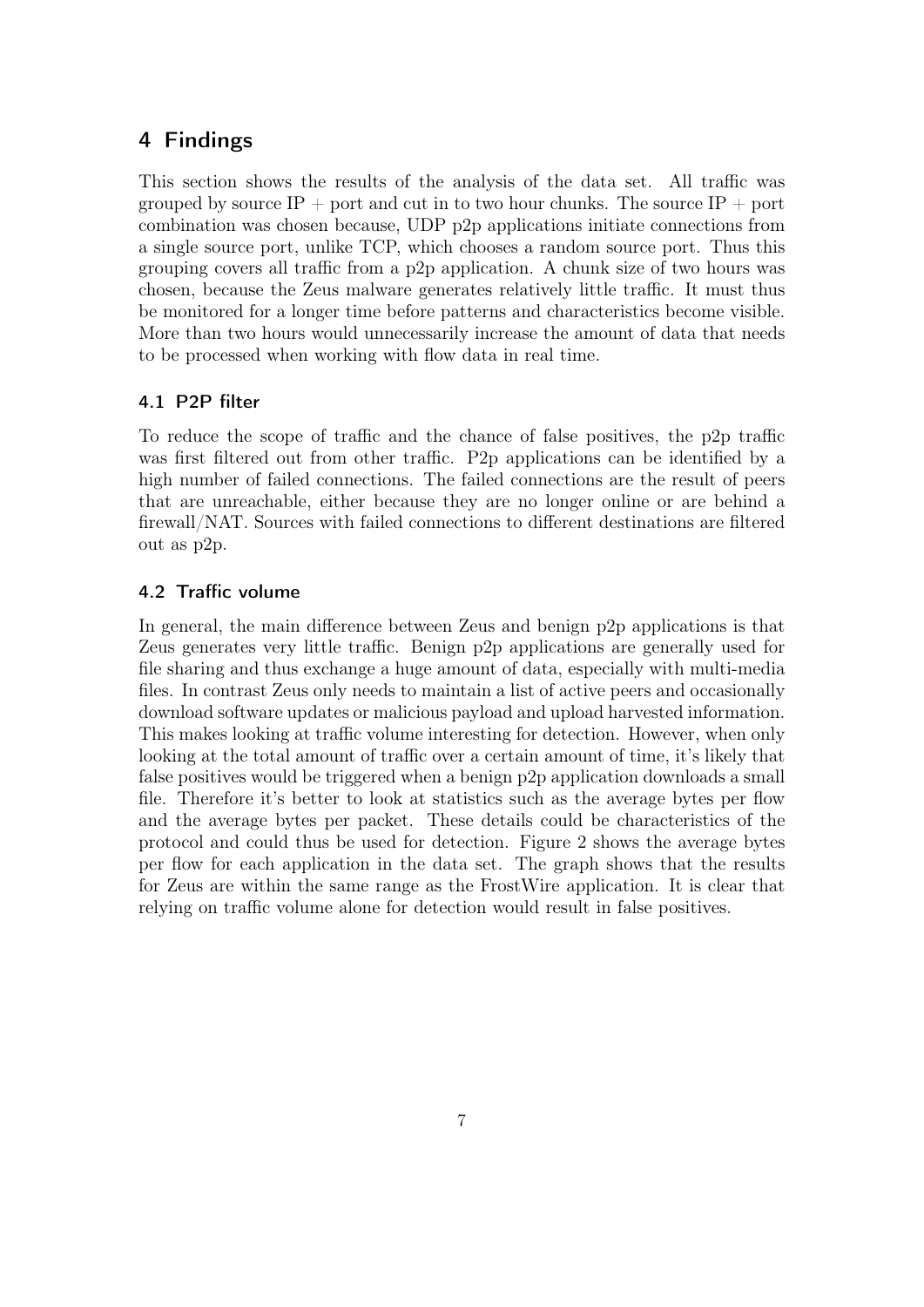

Figure 2: Traffic volume

#### 4.3 Packet symmetry

Packet symmetry is the relation between the outgoing and incoming packets. Analyzing packet symmetry has shown to be effective for detection high volume DDoS attacks, as these attacks generate a lot of incoming traffic without outgoing traffic[7]. But it can also be useful for detecting malicious traffic in general[10]. The packet ratio is calculated by dividing the outgoing packets by the incoming packets. Protocols that rely on TCP for transmitting packets, have a packet ratio close to 1, as packets need to be acknowledged. Packet ratios for UDP protocols can be more varying, because UDP does not provide an acknowledgement mechanism. However, most benign protocols that use UDP implement their own mechanism for acknowledgements to ensure reliability.

Figure 3 shows the measured packet ratio for each application in the data set. Most of the applications have a ratio that is between 1.4 and 1.8. A high ratio for p2p applications can be explained by the high number of failed connections, as these result in outgoing packets without incoming packets. Zeus has a relatively low amount of failed connections which results in a lower packet ratio. Zeus also does not implement an acknowledgement mechanism. So when it requests data from other peers, it receives a large amount of packets with only a single outgoing request packet. This greatly reduces the packet ratio and separates it from benign p2p applications. The packet ratio should be balanced out by requests from other peers, because those will result in more outgoing packets. But because bidirectional flows are used, it should be clear which side initiated the flow. This allows one to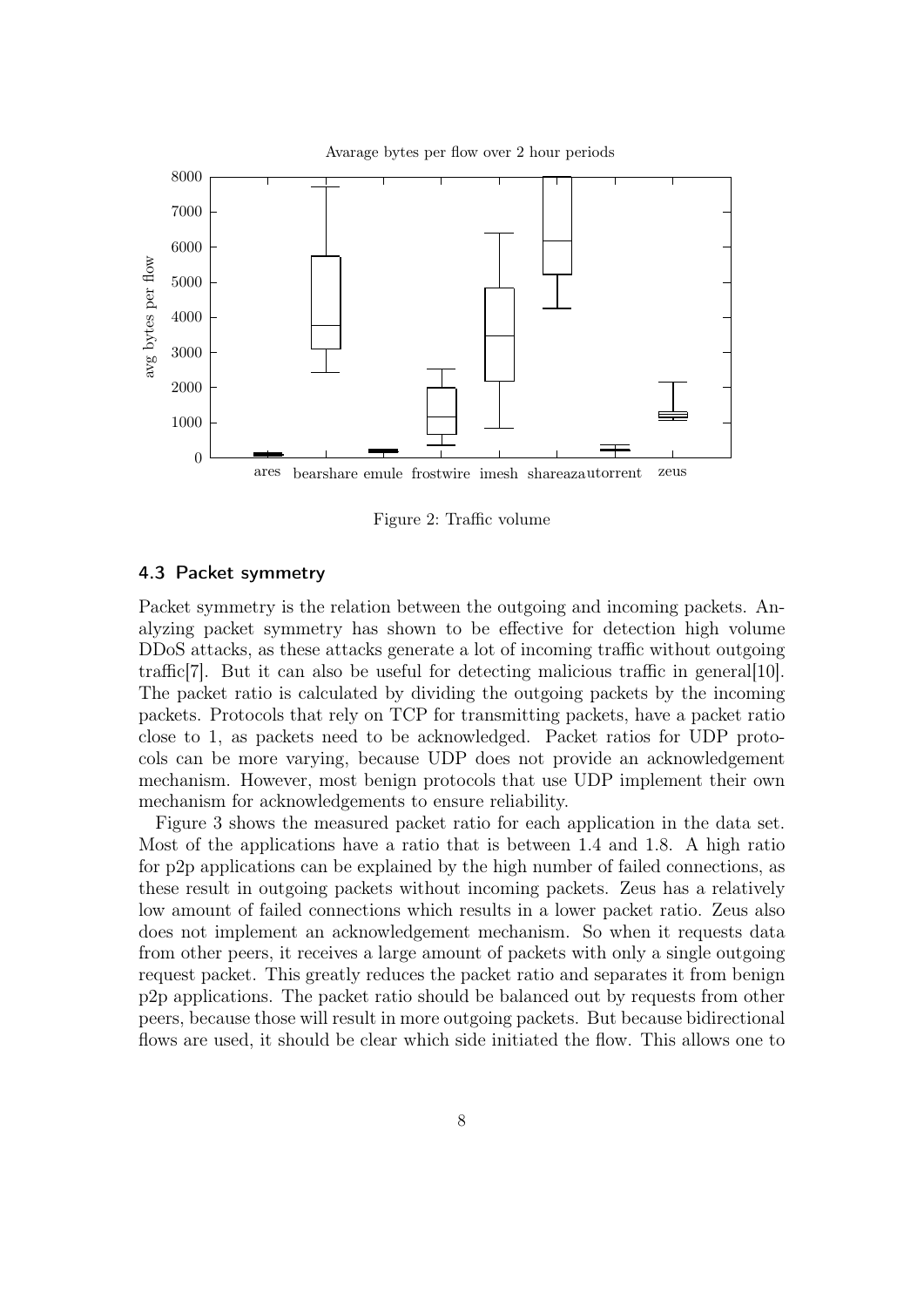focus only on flows initiated from within the network, to expose Zeus' low packet ratio. Unfortunately this was not verified during this research, because the lab environment was behind NAT and there were no incoming requests.



Figure 3: Packet symmetry

#### 4.4 Traffic pattern

The Zeus malware has a control loop that periodically wakes up the bot to contact its peers and query them for their current configuration. Previous research has shown that the loop repeats every 30 minutes[2]. However, the malware that was observed during this research repeats itself every 20 minutes. It is possible that newer versions of the malware have a shorter cycle. In between each cycle there is no communication, this results in a clearly visible traffic pattern. Figure 4 shows the outgoing measured over five minute periods. Note that activities may vary in duration, but there is always 20 minutes between the last packet of a cycle and the first packet of the next cycle. Benign p2p applications do not show such a traffic pattern. When uploading or downloading files, the traffic appears random. Some benign p2p applications do periodically send keep-alive messages to other peers, even when not down/uploading files. However, these are generally sent much more frequent[13]. Thus Zeus' traffic pattern makes it stand out from other p2p applications.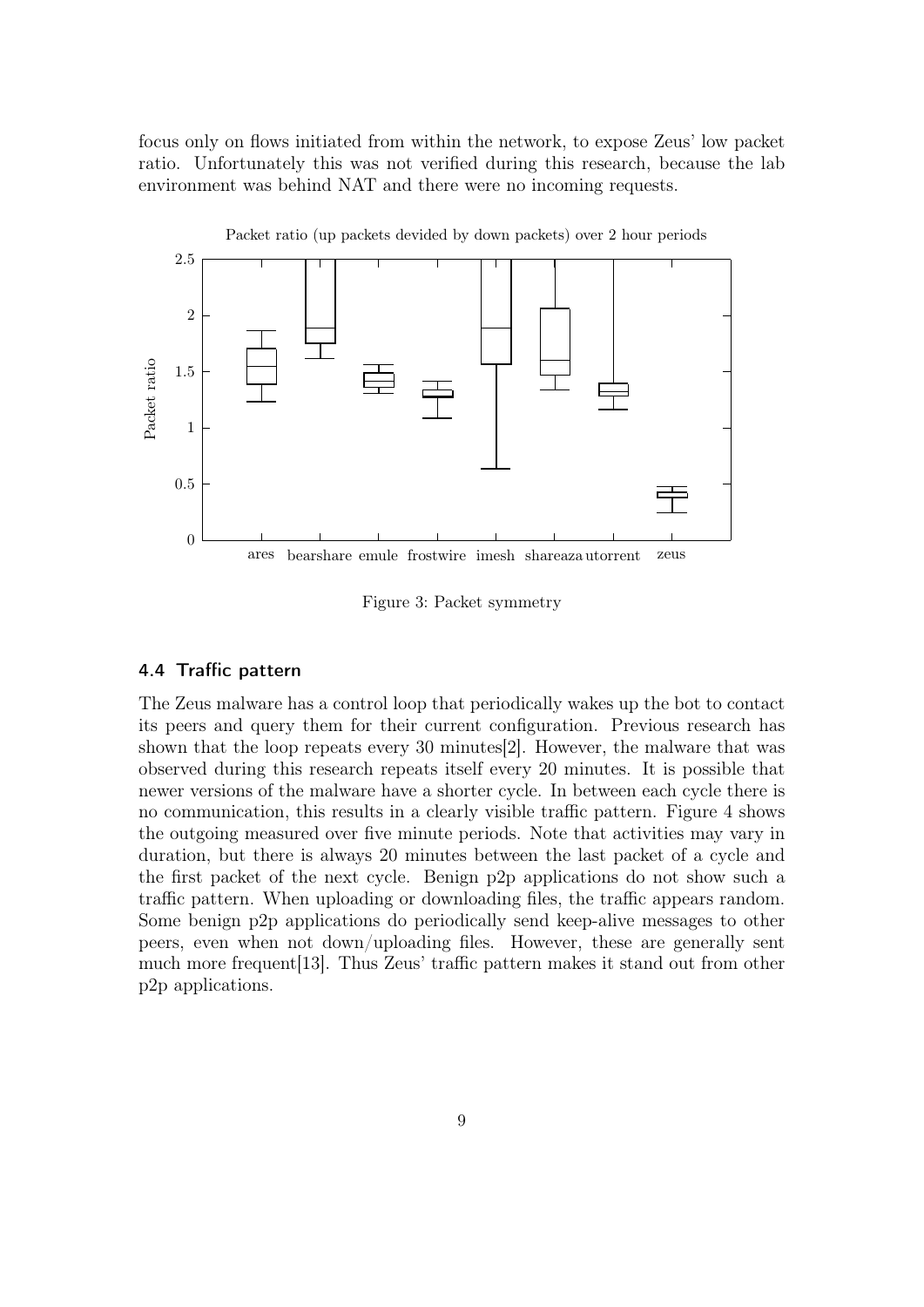

Figure 4: Traffic pattern

#### 4.5 Compared to previous research

During this research, only the Zeus p2p malware was analyzed. However, there are many other malware that have a p2p architecture. In this section, the findings of this research are compared to that of previous research that have analyzed other p2p malware. As mentioned in section 1.2, Yen and Reiter analyzed traffic volume, peer churn and machine-like behavior of the Nugache and Storm malware. While their approach in general was different, the results are similar to that of this research. They also separate p2p traffic from non p2p traffic based on a high failed connection rate. Detection based on traffic volume (bytes per flow) also results in a high false positive rate. They analyzed the number of peers joining and leaving the overlay network (peer churn). Storm and Nugache have a relatively low peer churn, also resulting in a lower number of failed connections. While peer churn was not specifically a focus during this research, similar behavior was also observed for Zeus. Finally Storm and Nugache were analyzed for machine-driven traffic patterns. It turns out that the malware traffic patterns are less random than those of benign applications, that are operated by humans. This is also the case for Zeus, which has a very predictable traffic pattern.

Kheir and Wolley used machine learning techniques to filter malicious from benign p2p traffic. They obtained samples of seven different p2p malware types. Their first step was also to filter out p2p from non p2p traffic. They use different methods to do so, including looking at DNS requests. P2p applications generally don't need DNS, because they use the overlay network for finding addresses, thus a lack of DNS requests can be used for identifying p2p applications. They define three categories of training features or their learning algorithm: time-based, space-based and flow size-based features. Time-based feature include traffic pat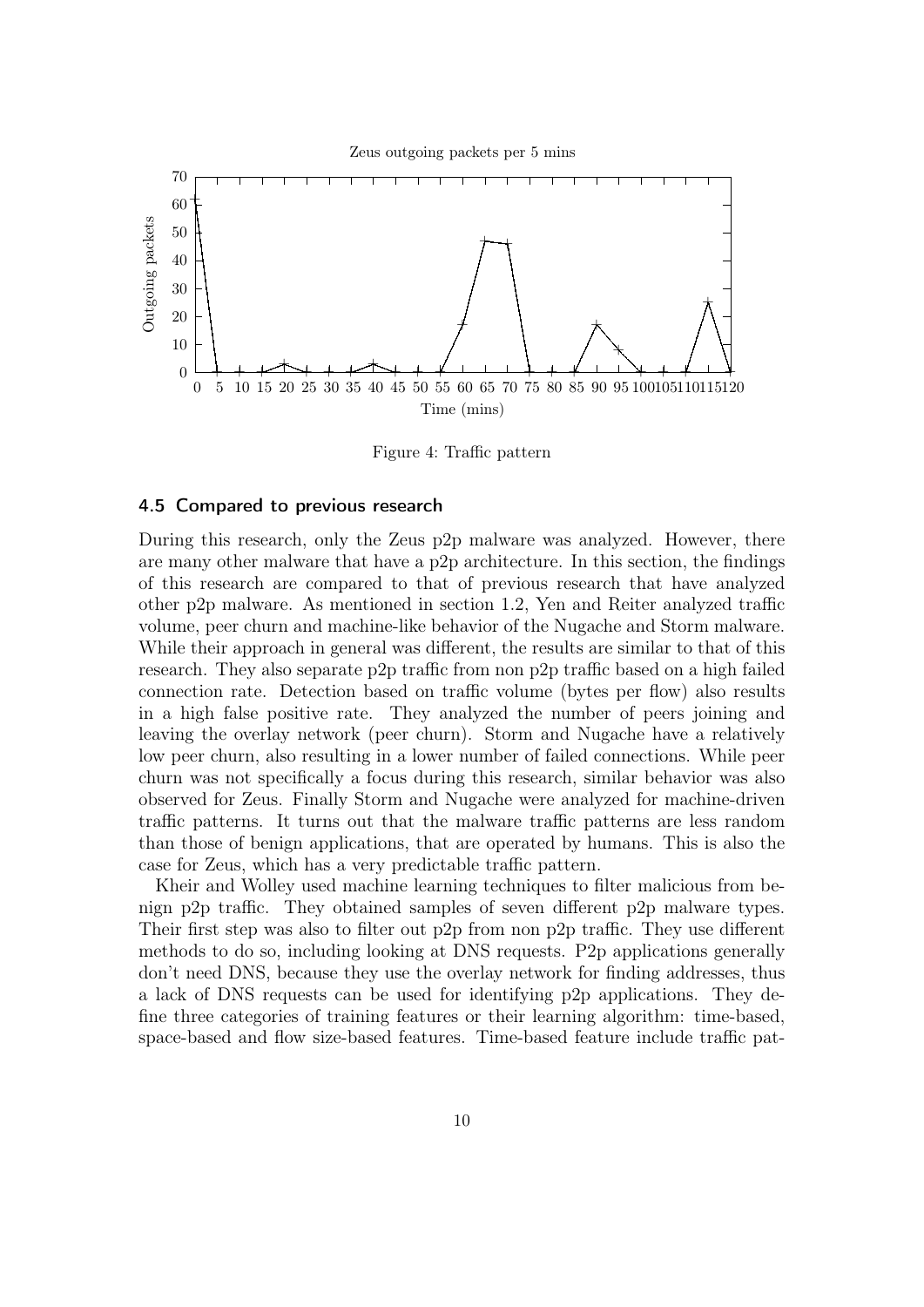terns comparable to what was observed during this research. It turns out that all of the malware types they analyzed had a control loop that repeats itself every x minutes. Space-based features show how peers interact with each other. Malware generally contacts less peers than benign applications. Flow size-based features include statistics such as the average bytes per flow. While their approach is very different than that of this research, there are some similarities in what characteristics are used for detection, such as traffic patterns and traffic volume.

## 5 Proof of concept

#### 5.1 Detection algorithm

Based on the results of the analysis of the data set the following detection algorithm is proposed. The details are explained section 5.2.

- 1. Group flows by source  $IP +$  port
- 2. Filter p2p traffic: sources with more than 4 failed connections to different hosts are considered p2p
- 3. Detect zeus based on either:
	- a) Packet ratio: the sum of up packets divided by the sum of down packets is less than 0.4
	- b) Traffic pattern: there are 3 periods of more than 5 minutes apart, with standard deviation of less than 150

#### 5.2 Implementation

The proposed detection algorithm was implemented in a custom NetFlow collector written in Python. The NetFlow collector deals with live data and keeps a table of flows, grouped by source  $IP +$  port, in memory. Flows are expired after a period of two hours to free memory. When a new flow is sent to the controller, it's added to the set of matching flows based on source  $IP +$  port, the set is then passed to the p2p filter. If a set is marked as p2p, it's passed to the Zeus detection functions. The details of these functions is shown below. The full implementation is available on GitHub[6].

#### p2p filter

Get the set of unique destination IPs that have a failed flow. A failed flow is a flow with 1 or more outgoing packets and 0 incoming packets. If the set contains more than 3 IPs, the source is considered p2p.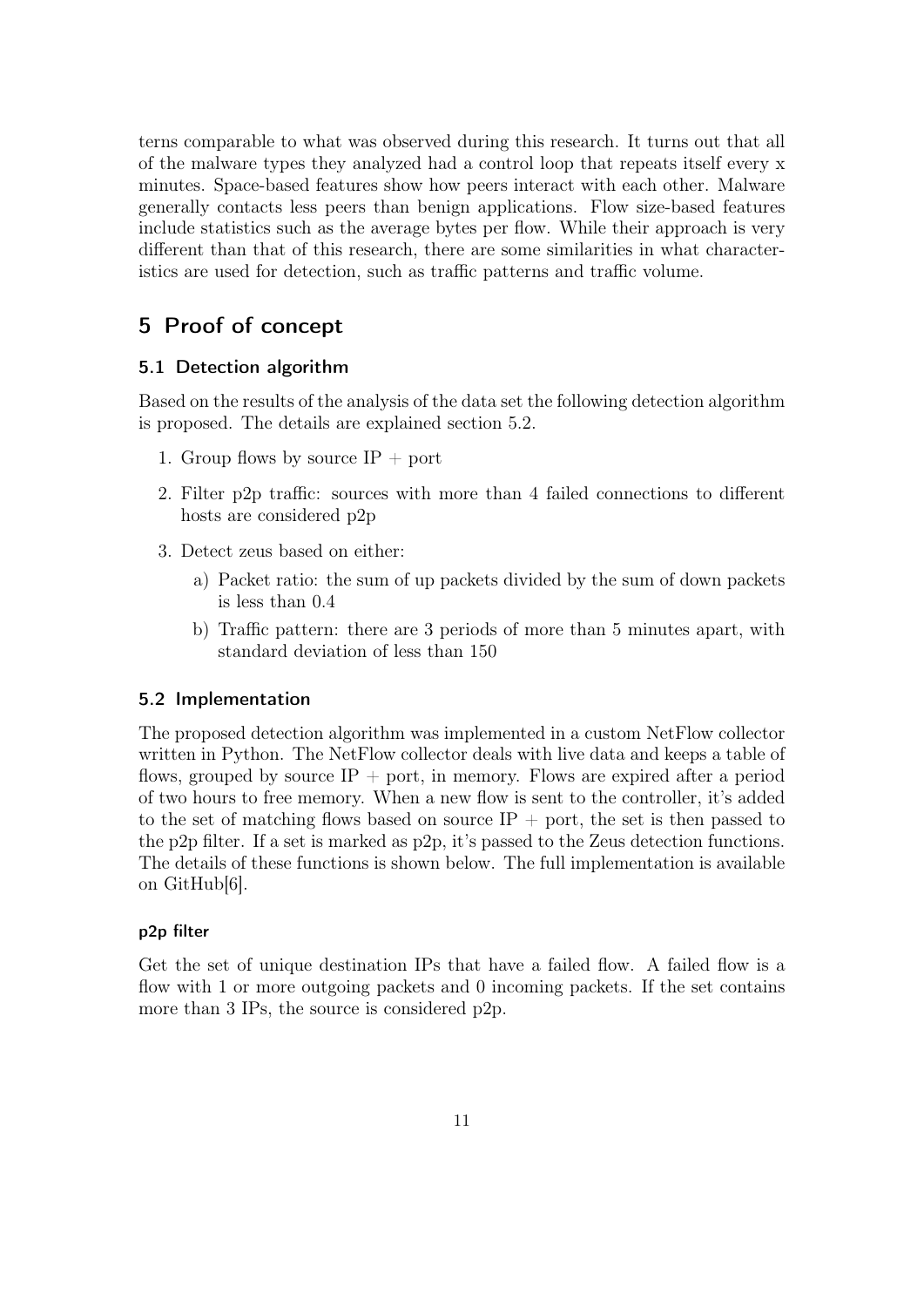```
def p2p_detect(flows):
unreachables = set(flow.dst_ip
    for flow in flows
    if flow.up_packets > 0 and flow.down_packets == 0)
 if len(unreachables) > 3:
    return True
```
#### Zeus packet symmetry detect

Calculate packet ratio by dividing the sum of all outgoing packets by the sum of all incoming packets. If the ratio is less than 0.4, the source is considered Zeus.

```
def zeus_ratio_detect(flows):
 up = sum(float.up_packets for flow in flows)down = sum(float.down_packets for flow in flows)if up / down < 0.4:
     return True
```
#### Zeus traffic pattern detect

Get the set of timestamps. For each timestamp, if the difference with the previous timestamp is more than 300 seconds, add the difference to the set of intervals. If the set of intervals has more than 3 entries and the standard deviation of the set is less than 150, the source is considered Zeus.

```
def zeus_pattern_detect(flows):
timestamps = list(float.time stamp for flow in flows)intervals = list()previous_timestamp = timestamp[0]for timestamp in timestamps:
     if timestamp - previous_timestamp > 300:
         intervals.append(timestamp - previous_timestamp)
    previous_timestamp = timestamp
 if len(intervals) > 3:
     if stdev(intervals) < 150:
         return True
```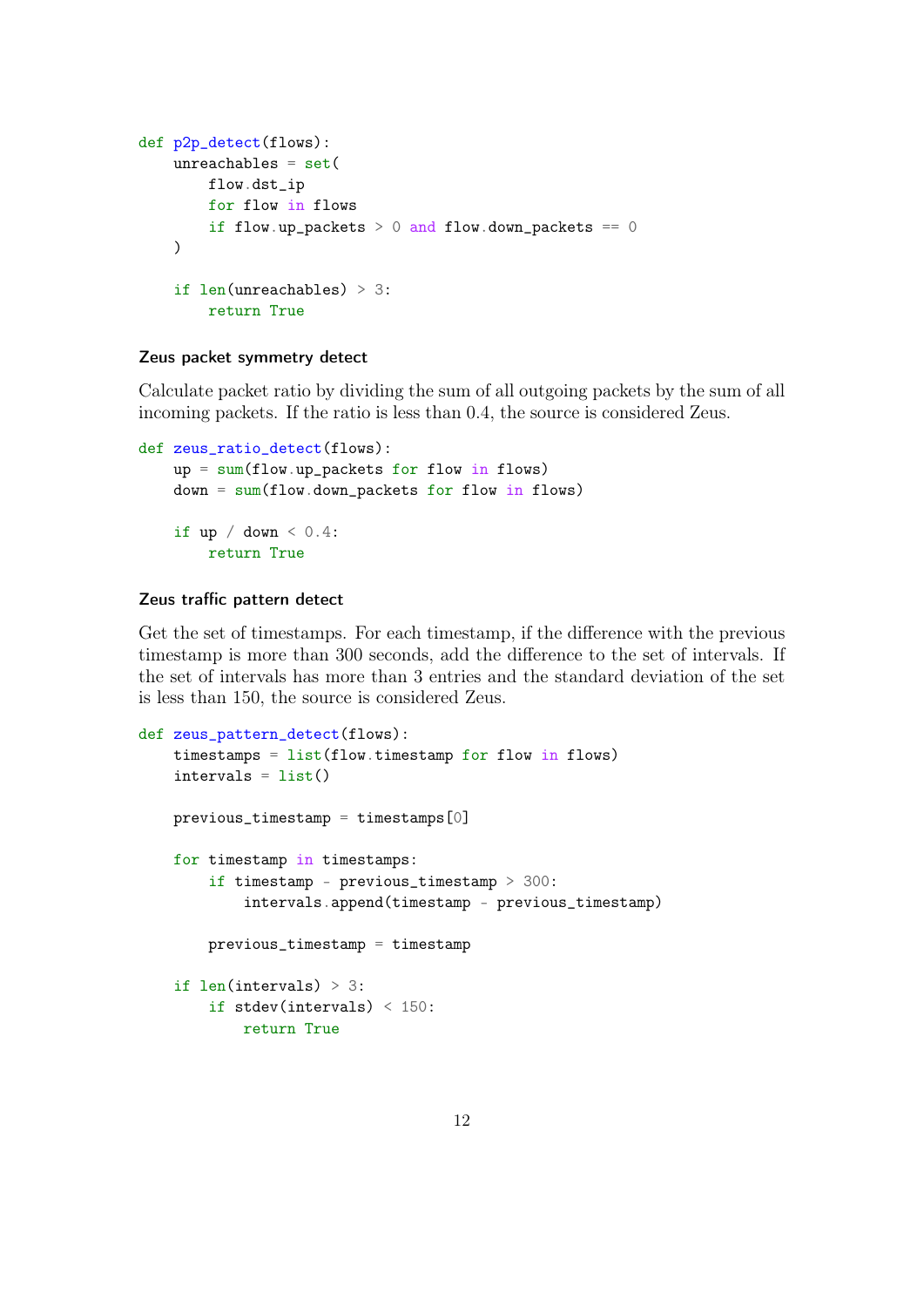#### 5.3 Results

All the traffic in the data set was replayed and the exported flows were sent to the implemented NetFlow collector in real time. The result was a 100% true positive rate and a 0% false positive rate. Of course, because of the limited data set, no statements can be made about what the results would be with real user data. The detection algorithm thus needs to be tested with more and different data, as explained in Section 7.

### 6 Conclusion

This research proposes a solution for detecting p2p malware in live NetFlow data, with a fully behavioral approach. It is shown that the Zeus p2p malware behaves differently then benign p2p applications, and this difference is visible in traffic flows. The different behavior can be explained by the different purposes that benign and malicious p2p applications serve. Benign applications are generally used for transferring large files over the Internet. A file transfer is initiated by a human operating the application. These factors cause traffic generated by such an application to appear random. In contrast the Zeus p2p malware only transfers small amounts of data and does so at a repeated interval. This results in an identifiable traffic pattern, which is used for detection. Zeus implements a custom protocol for p2p communications. This protocol has identifiable characteristics, such as that it does not implement an acknowledgement mechanism. This is observable when analyzing packet symmetry and makes it stand out from benign p2p applications.

Because detection is based on behavior, malware could adapt its behavior to more closely resemble that of benign p2p applications. Their control loop could be modified to initiate communications at random intervals. This would complicate identifying traffic patterns. Should detection based on behavior prove to be a real threat to botnets, it's likely that they will indeed adapt their communications patterns. However, fully imitating benign p2p applications also means transferring large amounts of data. This at least makes it easier to spot, it will just be harder to differentiate between benign and malicious p2p traffic. It remains to be seen how well behavioral detection works against malware that purposely tries to avoid it.

#### 7 Future work

All data used for this research was generated specifically for that purpose. This allowed for easy identification of individual p2p applications. However, it's not the best representation of real world data. Therefore, it would be very useful to test the detection algorithm against real wold data. Both benign for false positives and malicious for true positives. It would also be interesting to test with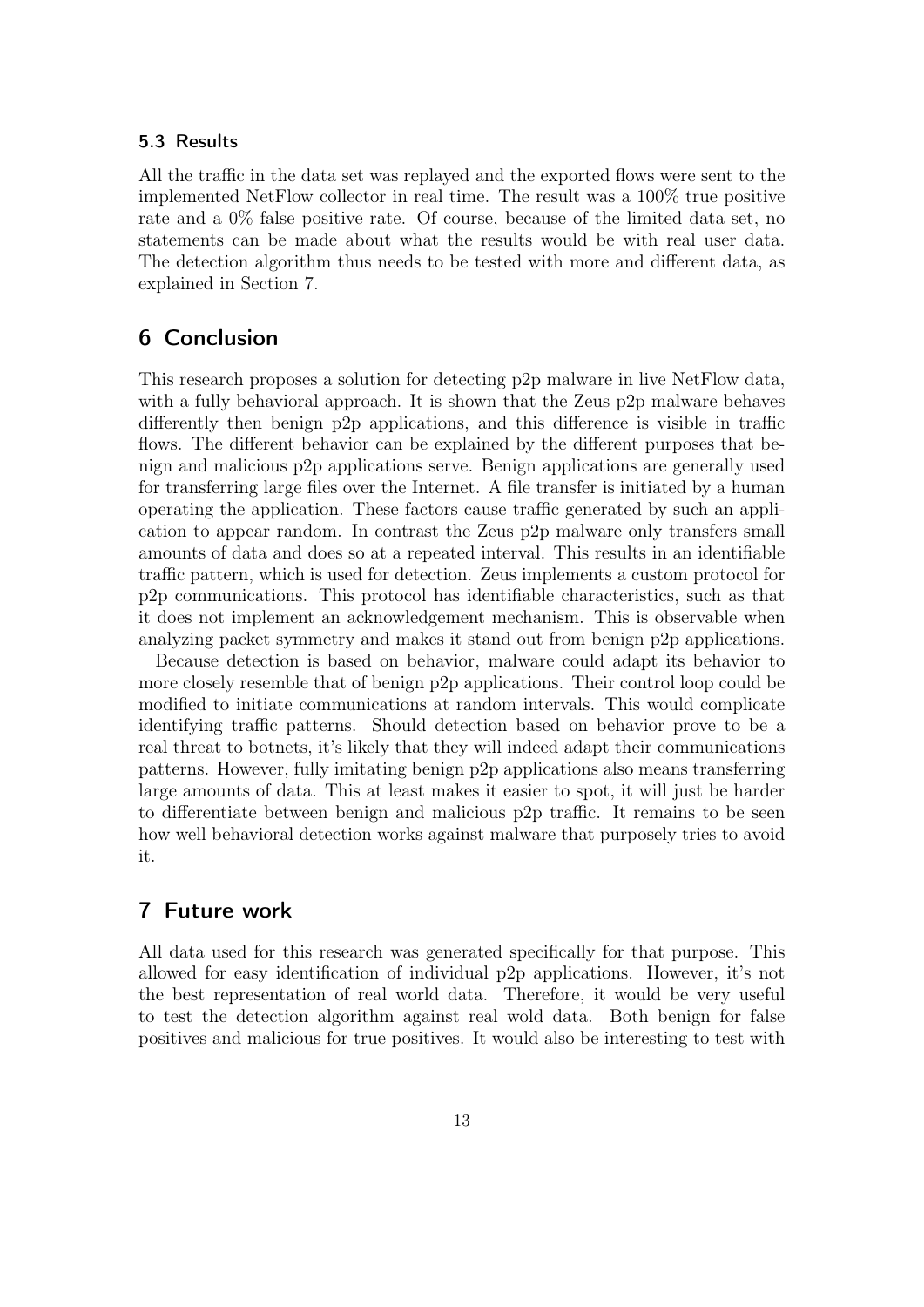data generated by malware other than Zeus, to see if the same techniques can be applied for detecting them as well. Also, the lab environment used for this research was behind NAT, which means that there were no incoming requests. It would be interesting to see how the malware behaves when publicly accessible.

#### References

- [1] abuse.ch. Zeus tracker. https://zeustracker.abuse.ch/.
- [2] Dennis Andriesse and Herbert Bos. An analysis of the zeus peer-to-peer protocol. Technical Report IR-CS-74, VU University Amsterdam, April 2014.
- [3] B. Claise. Cisco systems netflow services export version 9, October 2004. RFC 3954.
- [4] B. Claise and E. Boschi. Bidirectional flow export using ip flow information export (ipfix), January 2008. RFC 5103.
- [5] B. Claise, B. Trammell, and P. Aitken. Specification of the ip flow information export (ipfix) protocol for the exchange of ip traffic flow information, September 2013. RFC 5101.
- [6] Connor Dillon. Peer-to-peer malware detection using netflow. https: //github.com/ConnorDillon/p2pmalwaredetect.
- [7] Connor Dillon and Mike Berkelaar. Openflow (d)dos mitigation, 2014. http: //rp.delaat.net/2013-2014/p42/report.pdf.
- [8] Jerome Francois, Shaonan Wang, Radu State, and Thomas Engel. Bottrack: Tracking botnets using netflow and pagerank. In NETWORKING 2011, volume 6640 of Lecture Notes in Computer Science, pages 1–14. Springer Berlin Heidelberg, 2011.
- [9] Nizar Kheir and Chirine Wolley. Botsuer: Suing stealthy p2p bots in network traffic through netflow analysis. In Cryptology and Network Security, volume 8257 of Lecture Notes in Computer Science, pages 162–178. Springer International Publishing, 2013.
- [10] Christian Kreibich, Andrew Warfield, Jon Crowcroft, Steven Hand, and Ian Pratt. Using packet symmetry to curtail malicious traffic. USENIX Security '10, 2005.
- [11] Shishir Nagaraja, Prateek Mittal, Chi-Yao Hong, Matthew Caesar, and Nikita Borisov. Botgrep: Finding p2p bots with structured graph analysis. USENIX Security '10, 2010.